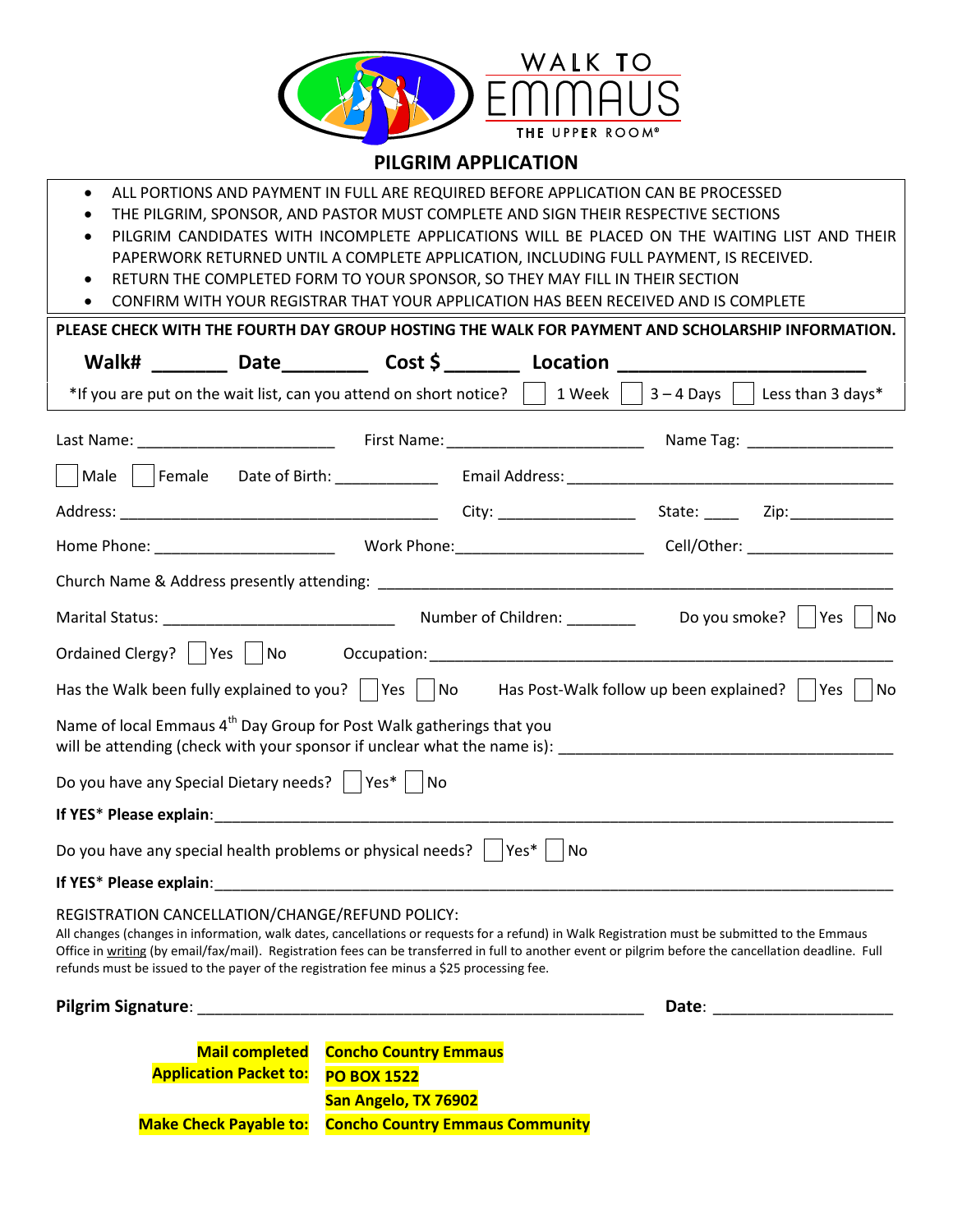| Pilgrim's Name:                                                                                                                                                                                                                                                                                                                                                                                                                                                                                                                                                                             | Page 2                                                                                                               |  |  |  |
|---------------------------------------------------------------------------------------------------------------------------------------------------------------------------------------------------------------------------------------------------------------------------------------------------------------------------------------------------------------------------------------------------------------------------------------------------------------------------------------------------------------------------------------------------------------------------------------------|----------------------------------------------------------------------------------------------------------------------|--|--|--|
|                                                                                                                                                                                                                                                                                                                                                                                                                                                                                                                                                                                             | *** CLERGY INFORMATION ***<br>(See #2 Instructions)                                                                  |  |  |  |
| Your Pastor's Name:                                                                                                                                                                                                                                                                                                                                                                                                                                                                                                                                                                         | Church Name & Address:                                                                                               |  |  |  |
| Your Pastor's Signature:                                                                                                                                                                                                                                                                                                                                                                                                                                                                                                                                                                    |                                                                                                                      |  |  |  |
| No<br>Have you attended Emmaus, Cursillo, Tres Dias or any other recognized 3-day Weekend?<br>Yes #                                                                                                                                                                                                                                                                                                                                                                                                                                                                                         |                                                                                                                      |  |  |  |
| <b>***SPONSORS INFORMATION***</b><br>(See #3 Instructions)                                                                                                                                                                                                                                                                                                                                                                                                                                                                                                                                  |                                                                                                                      |  |  |  |
| Sponsorship is the most important job in Emmaus. The quality of sponsorship influences the pilgrim, the health of the<br>Emmaus movement, and the Church in which the Pilgrim will serve. Thank you for your dedication and effort to promote the<br>Emmaus vision of developing Christian leaders who will strengthen the local Church. It is important for the success of this<br>Pilgrim's Walk for you to be a fully participating Sponsor. If you cannot answer YES to all of the following, then please<br>reconsider whether you are best suited to act as this applicant's Sponsor. |                                                                                                                      |  |  |  |
| Where did you attend your Emmaus/Cursillo (or other                                                                                                                                                                                                                                                                                                                                                                                                                                                                                                                                         | No Have you informed the candidate and spouse<br>Yes                                                                 |  |  |  |
| recognized 3-day experience)? $ $   Yes  <br><b>No</b><br>Walk#<br>When?                                                                                                                                                                                                                                                                                                                                                                                                                                                                                                                    | that they should expect to have no contact<br>during the weekend, except in case of<br>emergency?                    |  |  |  |
| Yes<br>No Are you in a reunion group?                                                                                                                                                                                                                                                                                                                                                                                                                                                                                                                                                       | No Has candidate suffered from a loss (death,<br>Yes.                                                                |  |  |  |
| (If not active in a reunion or accountability<br>group, please make every effort to join one                                                                                                                                                                                                                                                                                                                                                                                                                                                                                                | divorce, etc.) this past year?<br>No Is the candidate emotionally ready to attend?<br>Yes                            |  |  |  |
| soon. This is an essential part of the weekend                                                                                                                                                                                                                                                                                                                                                                                                                                                                                                                                              | No Are you able and willing to assist the<br>Yes                                                                     |  |  |  |
| experience.)<br>Yes<br>No Are you active in your local Church?                                                                                                                                                                                                                                                                                                                                                                                                                                                                                                                              | candidate to get into a reunion group?                                                                               |  |  |  |
| No Are you praying for your candidate?<br>Yes                                                                                                                                                                                                                                                                                                                                                                                                                                                                                                                                               | No Have you explained the post-Walk follow-up<br>Yes.<br>meeting?                                                    |  |  |  |
| No Will you personally bring your candidate to<br>Yes                                                                                                                                                                                                                                                                                                                                                                                                                                                                                                                                       | No Will you bring agape food & gifts?<br>Yes                                                                         |  |  |  |
| the Emmaus site on Thursday night?                                                                                                                                                                                                                                                                                                                                                                                                                                                                                                                                                          | No Can you fulfill Sponsor responsibilities if your<br>Yes                                                           |  |  |  |
| No Will you care for the needs of your Candidates<br>Yes<br>spouse? (Ex: Mow the lawn, help with                                                                                                                                                                                                                                                                                                                                                                                                                                                                                            | candidate attends on short notice?                                                                                   |  |  |  |
| emergency tasks, offer childcare, help the                                                                                                                                                                                                                                                                                                                                                                                                                                                                                                                                                  | As Sponsor you are responsible to participate in these events.<br>Please indicate the events you will attend?        |  |  |  |
| family get to church, etc.?)<br>No If the candidate is married, have you<br>Yes                                                                                                                                                                                                                                                                                                                                                                                                                                                                                                             | Registration   Sponsor's Hour<br>Worship                                                                             |  |  |  |
| discussed the Walk with their spouse?                                                                                                                                                                                                                                                                                                                                                                                                                                                                                                                                                       | Follow-up Meeting   First Gathering<br>Closing                                                                       |  |  |  |
| <b>PLEASE PRINT:</b> Please check if this is a new address                                                                                                                                                                                                                                                                                                                                                                                                                                                                                                                                  |                                                                                                                      |  |  |  |
|                                                                                                                                                                                                                                                                                                                                                                                                                                                                                                                                                                                             |                                                                                                                      |  |  |  |
|                                                                                                                                                                                                                                                                                                                                                                                                                                                                                                                                                                                             |                                                                                                                      |  |  |  |
|                                                                                                                                                                                                                                                                                                                                                                                                                                                                                                                                                                                             |                                                                                                                      |  |  |  |
|                                                                                                                                                                                                                                                                                                                                                                                                                                                                                                                                                                                             |                                                                                                                      |  |  |  |
|                                                                                                                                                                                                                                                                                                                                                                                                                                                                                                                                                                                             | How long have you known this candidate? _________________ Is this candidate active in their local Church? __________ |  |  |  |
|                                                                                                                                                                                                                                                                                                                                                                                                                                                                                                                                                                                             | If you were on the team would you be encouraged to have this person as a candidate? __________________________       |  |  |  |
| What characteristics does the candidate demonstrate<br>that exhibits his/her commitment to Christ?                                                                                                                                                                                                                                                                                                                                                                                                                                                                                          |                                                                                                                      |  |  |  |
| To your knowledge, does this candidate have an addiction that would prevent full participation? $\vert \vert$ Yes $\vert \vert$ No<br>***If answered 'yes' to the last question, it is advisable to wait to sponsor this candidate until the issues are resolved.***                                                                                                                                                                                                                                                                                                                        |                                                                                                                      |  |  |  |
| As a sponsor, I say YES to Christ. I will fulfill my responsibilities in such a way that His grace and love are revealed to<br>this candidate through my Christian Action. My signature on this application indicates my commitment to the high<br>calling of servanthood.                                                                                                                                                                                                                                                                                                                  |                                                                                                                      |  |  |  |

**Sponsor's Signature:\_\_\_\_\_\_\_\_\_\_\_\_\_\_\_\_\_\_\_\_\_\_\_\_\_\_\_\_\_\_\_\_\_\_\_\_\_\_\_\_\_\_\_\_\_\_ Date:\_\_\_\_\_\_\_\_\_\_\_\_\_\_\_\_\_\_\_\_**